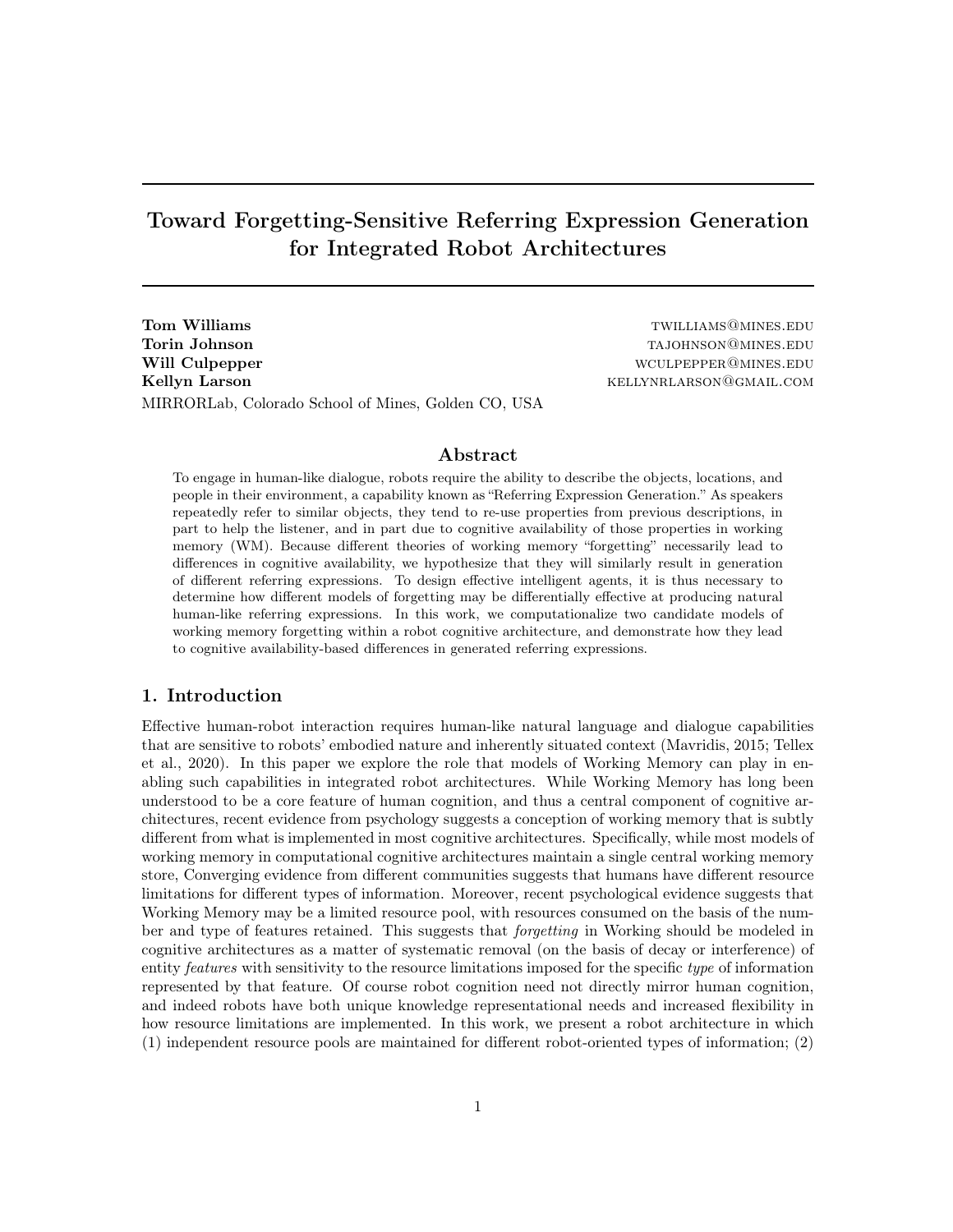WM resources are maintained at the feature level rather than entity level; and (3) both interferenceand decay-based forgetting procedures may be used. This architecture is flexibly configurable both in terms of what type of forgetting procedure is used, and how that model is parameterized. For robot designers, this choice of parameterization may be made in part on the basis of facilitation of interaction. In this paper we specifically consider how the use of different models of forgetting within this architecture lead to different information being retained in working memory, which in turn leads to different referring expressions being generated by the robot, which in turn can produce interactive alignment effects purely through Working Memory dynamics. While in future work it will be important to identify exactly which parameterizations lead to selection of referring expressions that are optimal for effective human-robot interaction and teaming, in this work we take the critical first step of demonstrating, as a proof-of-concept, that decay- and interference-based forgetting mechanisms can be flexibly used within this architecture, and that those policies do indeed produce different natural language generation behavior.

## 2. Referring

#### 2.1 Models of Referring Expression Generation

"Referring" has been referred to as the "fruit fly" of language due to the amount of research it has attracted (Van Deemter, 2016; Gundel & Abbott, 2019). In this work, we focus specifically on Referring Expression Generation (REG) (Reiter & Dale, 1997) in which a speaker must choose words or phrases that will allow the listener to uniquely identify the speaker's intended referent. REG includes two constituent sub-problems (Gatt & Krahmer, 2018): referring form selection and referential content determination. While referring form selection (in which the speaker decides whether to use a definite, indefinite, or pronominal form (Poesio et al., 2004; McCoy & Strube, 1999) (see also Pal et al., 2020) ) has attracted relatively little attention, referential content determination is one of the most well-explored sub-problems within Natural Language Generation, in part due to the logical nature of the problem that enables it to be studied in isolation, to the point where "REG" is typically used to refer to the referential content determination phase alone. In this section we will briefly define and describe the general strategies that have been taken in the computational modelling of referential content determination; for a more complete account we recommend the recent book by Van Deemter (2016), which provides a comprehensive account of work on this problem.

Referential content determination, typically employed when generating definite descriptions, is the process by which a speaker seeks to determine a set of constraints on known objects that if communicated will distinguish the target referent from other candidate referents in the speaker and listener's shared environment. These constraints most often include attributes of the target referent, but can also include relationships that hold between the target and other salient entities that can serve as "anchors", as well as attributes of those anchors themselves (Dale & Haddock, 1991).

Three referential content determination models have been particularly influential: the Full Brevity Algorithm (Dale, 1989), in which the speaker selects the description of minimum length, in order to straightforwardly satisfy Grice's Maxim of Quantity (Grice, 1975); the Greedy Algorithm, in which the speaker incrementally adds to their description whatever property rules out the largest number of distractors(Dale, 1992); and the *Incremental Algorithm (IA)*, in which the speaker incrementally adds properties to their description in order of preference so long as they help to rule out distractors (Dale & Reiter, 1995). A key aspect of the IA is its ability to *overspecify* through its inclusion of properties that are not strictly needed from a logical perspective to single out the target referent, but are nevertheless included due to being highly preferred; a behavior also observed in human speakers (Engelhardt et al., 2006).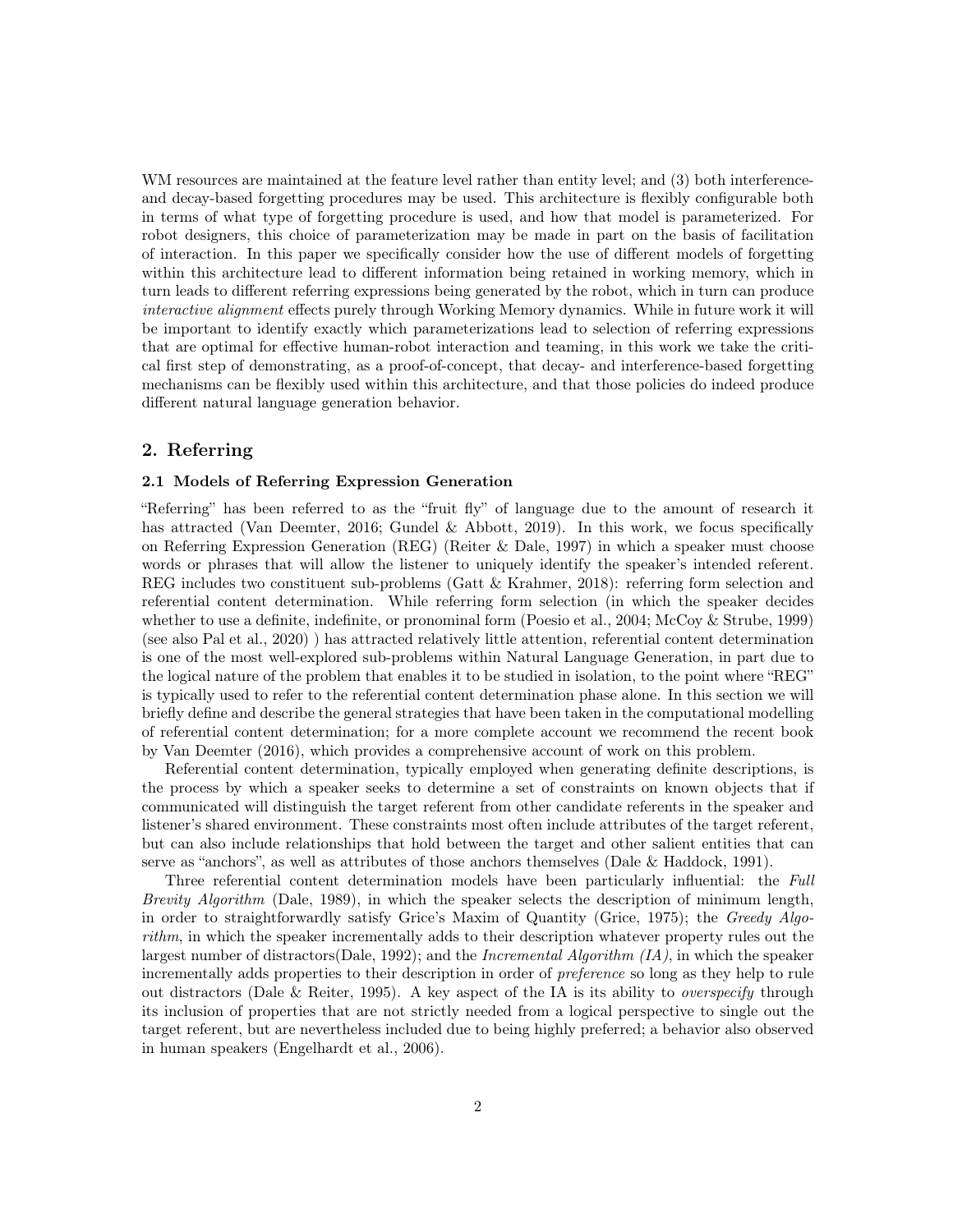Because the IA's behavior is highly sensitive to preference ordering (Gatt et al., 2007), there has been substantial research seeking to determine what properties are in general psycholinguistically preferred over others (Belke & Meyer, 2002), or to automatically learn optimal preference orderings (Koolen et al., 2012). As highlighted by Goudbeek & Krahmer (2012), however, this focus on a uniform concept of "preference" obscures a much more complex story that relates to fundamental debates over the extent to which speakers leverage listener knowledge during sentence production. A notion of "preference" as encoded in the IA could be egocentrically grounded, with speakers "prefer" concepts that are easy for themselves to assess or cognitively available to themselves (Keysar et al., 1998); it could be allocentrically grounded, with speakers intentionally seeking to facilitate the listener's ease of processing (Janarthanam & Lemon, 2009); or a hybrid model could be used, in which egocentric and allocentric processes compete (Bard et al., 2004), with egocentrism vs. allocentrism "winning out" on the basis of factors such as cognitive load (Fukumura & van Gompel, 2012). These approaches, which require accounting for listener knowledge to be slow and intentional, stand in contrast to memory-oriented account of referential content determination in which such accounting can naturally occur as a result of priming.

#### 2.2 Memory-Oriented Models of Referring Expression Generation

Pickering & Garrod (2004)'s *Interactive Alignment* model of dialogue suggests that dialogue is a highly negotiated process (see also Clark & Wilkes-Gibbs (1986)) in which priming mechanisms lead interlocutors to influence each others' linguistic choices at the phonetic, lexical, syntactic and semantic levels, through mutual activation of phonetic, lexical, syntactic, and semantic structures and mental representations, as in the case of lexical entrainment (Brennan & Clark, 1996).

While there has been extensive evidence for lexical and syntactic priming, research on semantic or conceptual priming in dialogue has only relatively recently become a target of substantial investigation (Gatt et al., 2011). A theory of dialogue including semantic or conceptual priming would suggest that the properties or attributes that speakers choose to highlight in their referring expressions (e.g., when a speaker chooses to refer to an object as "the large red ball" rather than "the sphere") should be due in part to these priming effects. And in fact, as demonstrated by Goudbeek & Krahmer (2010), speakers can in fact be influenced through priming to use attributes in their referring expressions that would otherwise have been dispreferred.

These findings have motivated dual-route computational models of dialogue (Gatt et al., 2011; Goudbeek & Krahmer, 2011) in which the properties used for referring expression selection are made on the basis of interaction between two parallel processes, each of which is periodically called upon to provide attributes of the target referent to be placed into a WM buffer that is consulted when properties are needed for RE generation (at which point selected properties are removed from that buffer). The first of these processes is a priming-based procedure in which incoming descriptions trigger changes in activation within a spreading activation model, and properties are selected if they are the highest-activation properties (above a certain threshold) for the target referent. The second of these processes is a preference-based procedure in which a set of properties is generated by a classic REG algorithm (cp. Gatt & Krahmer, 2018) such as the Incremental Algorithm, in which properties are incrementally selected according to a pre-established preference ordering designed or learned to reflect frequency of use, ease of cognitive or perceptual assessability, or some other informative metric (Dale & Reiter, 1995).

One advantage of this type of dual process model is that it accounts for audience design effects (in which speaker utterances at least appear to be intentionally crafted for ease-of-comprehension) within an egocentric framework, by demonstrating how priming influences on WM can themselves account for listener-friendly referring expressions. That is, if a concept is primed by an interlocutor's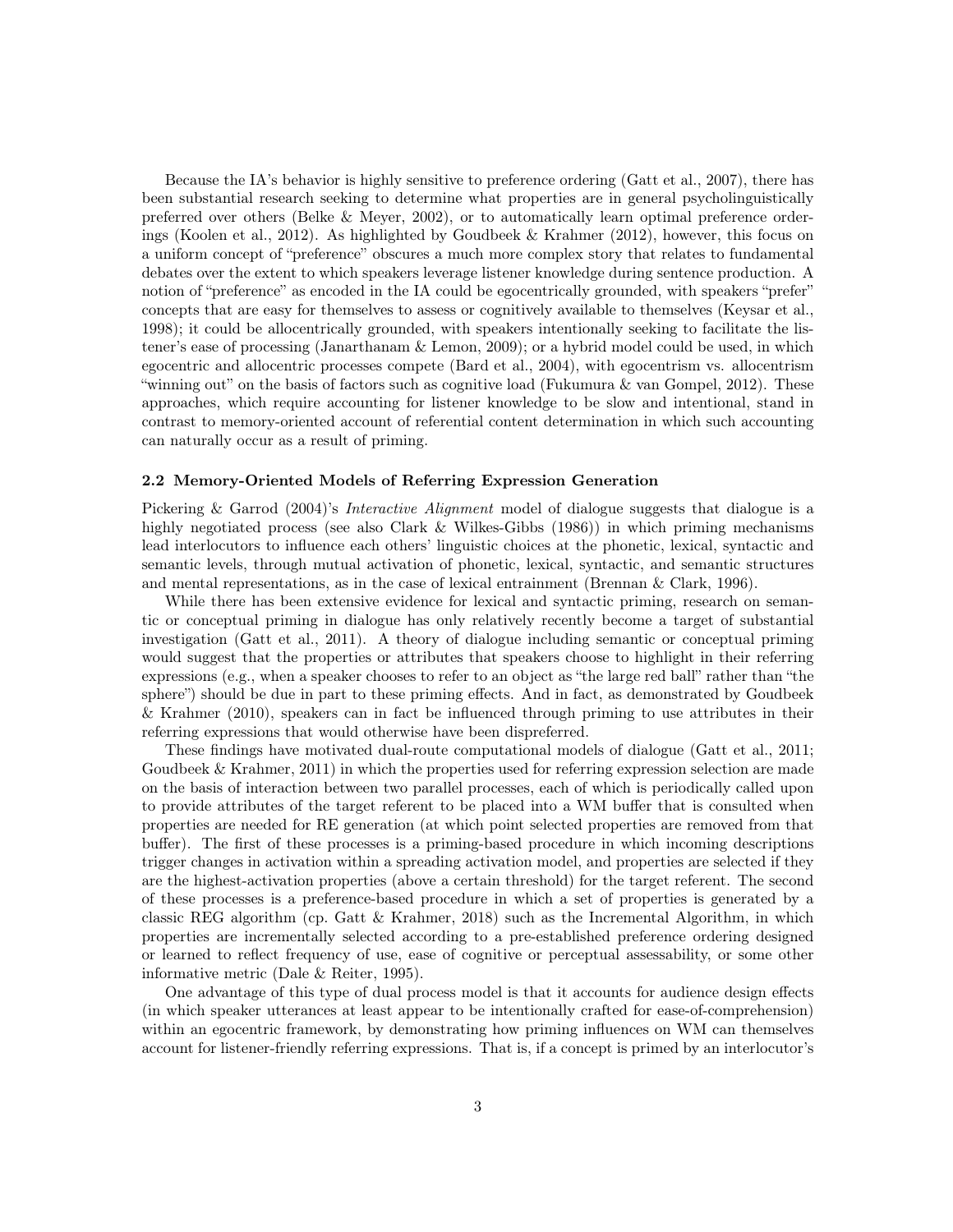utterance, a speaker will be more likely to use that concept in their own references simply because it is in WM, with the side effect that that property will then be easy to process by the interlocutor responsible for its' inclusion in WM in the first place (Vogels et al., 2015). Moreover, this phenomenon aligns well with evidence suggesting that despite the prevalence of lexical entrainment and alignment effects, people are actually slow to explicitly take others' perspectives into account (Bard et al., 2000; Fukumura & van Gompel, 2012; Gann & Barr, 2014).

Another advantage of this type of dual process model is its alignment with overarching dualprocess theories of cognition (e.g., Kahneman, 2011; Evans & Stanovich, 2013; Sloman, 1996; Oberauer, 2009): the first priming-driven process for populating WM, grounded in semantic activation, can be viewed as a reflexive System One process, whereas the second preference-driven process leveraging the Incremental Algorithm can be viewed as a deliberative System Two process. Of course in the model under discussion the two routes do not truly compete with each other or operate on different time courses, but are instead essentially sampled between; however, it is straightforward to imagine how the two processes used in this type of model could be instead deployed in parallel.

One major disadvantage of this type of model, however, is that its focus with respect to WM is entirely on retrieval (i.e., how priming and preference-based considerations impact what information is retrieved from long-term memory into WM), and fails to satisfactorily account for maintenance within WM. Within Gatt et al. (2011)'s model, as soon as a property stored in WM is used in a description, it is removed from WM so that that space is available for another property to be considered. This behavior seems counter-intuitive, as it ensures that representations are removed from WM at just the time when it is established to be important and useful, which should be a cue to retain said representations rather than dispose of them.

Moreover, this model is surprisingly organized from the perspective of models of WM such as Cowan (2001)'s, in which WM is comprised of the set of all activated representations, of which a small subset (e.g., three or four) are maintained in the focus of attention. In Gatt et al. (2011)'s model, in contrast, activated representations are used as just one source populating WM, and decaying activation within the spreading activation network results in representations losing activated status without also being removed from WM. This suggests that the WM buffer within Gatt et al. (2011)'s model may in fact be better conceptualized as a model of the focus of attention (an interpretation also justified by the two-item size limitation of their WM buffer) than as a model of WM.

A final complication for this model is its speaker-blind handling of priming. Specifically, within Gatt et al.  $(2011)$ 's model a speaker's utterances are only primed by their interlocutor's utterances, when in fact the choices a speaker makes should also impact the choices they themselves make in the future (Shintel & Keysar, 2007), either due to Gricean notions of cooperativity (Grice, 1975) or, as we argue, because a speaker's decision to refer to a referent using a particular attribute should make that attribute more cognitively available to themselves in the immediate future.

These concerns are addressed by our previously proposed model of robotic short-term memory (Williams et al., 2018b), in which speakers rely on the contents of WM for initial attribute selection and, if their selected referring expression is not fully discriminating, select additional properties using a variant of the IA. While this does not align with dual-process models of cognition, it does account for both encoding and maintenance of WM, and provides a potentially more cognitively plausible account of REG with respect to WM dynamics. One shortcoming shared by both models, however, is neither the dual-process model of Gatt et al. (2011) nor our WM-focused model appropriately account for when and how information is removed from WM over time, or how this impacts REG.

Different theories of WM "forgetting" necessarily lead to predicted differences in cognitive availability. Accordingly, these different models of forgetting should similarly predict cognitive availabilitybased differences in the properties selected during REG. To design effective intelligent agents, it is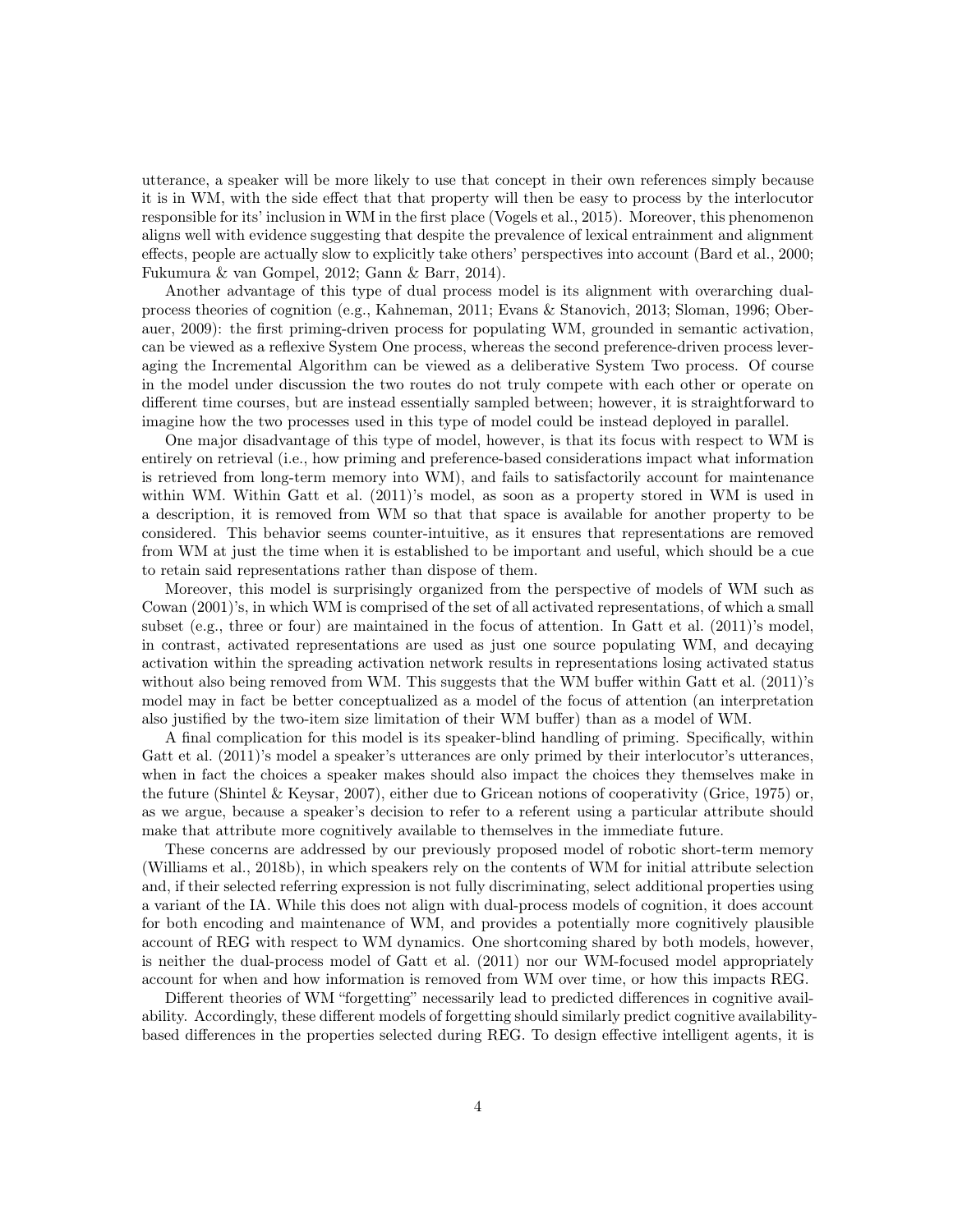thus necessary to determine how different models of forgetting may be differentially effective at producing natural human-like referring expressions.

In this work, we first computationalize two candidate models of WM forgetting within a robot cognitive architecture. Next, we propose a model of REG that is sensitive to the WM dynamics of encoding, retrieval, maintenance, and forgetting, discuss the particulars of deploying this type of model within an integrated robot architecture, where WM resources are divided by domain (i.e., people, locations, and objects) rather than by modality (i.e., visual vs. verbal). Finally, we provide a proof-of-concept demonstration of two parametrizations of our model into an integrated robot cognitive architecture, and demonstrate how these different parametrizations lead to cognitive availability-based differences in generated referring expressions.

# 3. Models of Forgetting in Working Memory

Models of forgetting in Working Memory are typically divided into two broad categories (Reitman, 1971; Jonides et al., 2008; Ricker et al., 2016): decay-based models, and interference-based models.

#### 3.1 Decay-Based Models

Decay-based models of WM (Brown, 1958; Atkinson & Shiffrin, 1968), that time plays a causal role in WM forgetting, with a representation's inclusion in WM made on the basis of a level of activation that gradually decays over time if the represented information is not used or rehearsed. Accordingly, in such models, a piece of information is "forgotten" with respect to WM if it falls below some threshold of activation due to disuse. This model of forgetting is intuitively appealing due to the clear evidence that memory performance decreases over time (Brown, 1958; ?; Ricker et al., 2016).

Computational Advantages and Limitations: As with Gatt et al., spreading activation networks can be used to elegantly model how activation of representations impacts the rise and fall of activation of semantically related pieces of information. One disadvantage of this approach, however, is that activation levels need to be continuously re-computed for each knowledge representation in memory. While this may be an accurate representation of actual cognitive processing, artificial cognitive systems do not enjoy the massively parallelized architectures enjoyed by biological cognitive systems, meaning that this approach may face severe scaling limitations in practice.

Computational Model: To allow for straightforward comparison with other models of forgetting, we define a simple model of decay that operates on individual representations outside the context of a semantic activation network. We begin by representing WM as a set  $WM = Q_0, \ldots, Q_n$ , where  $Q_i$ is a mental representation of a single entity, represented as a queue of properties currently activated for that entity. Next, we define an encoding procedure that specifies how the representations in WM are created and manipulated on the basis of referring expressions generated either by the agent or its' interlocutors. As shown in Alg. 1, this procedure operates by considering each property included in the referring expression, and updating the queue used to represent the entity being described, by placing that property in the back of the queue, or by moving the property to the back of the queue if it's already included in the representation. Note that this procedure can be used either after each utterance is heard (in which case the representation is updated based on all properties used to describe the entity) or incrementally (in which case the representation is updated after each property is heard). If used incrementally, then forgetting procedures may be interleaved with representation updates. Finally, we define a model of decay that operates on these representations. As shown in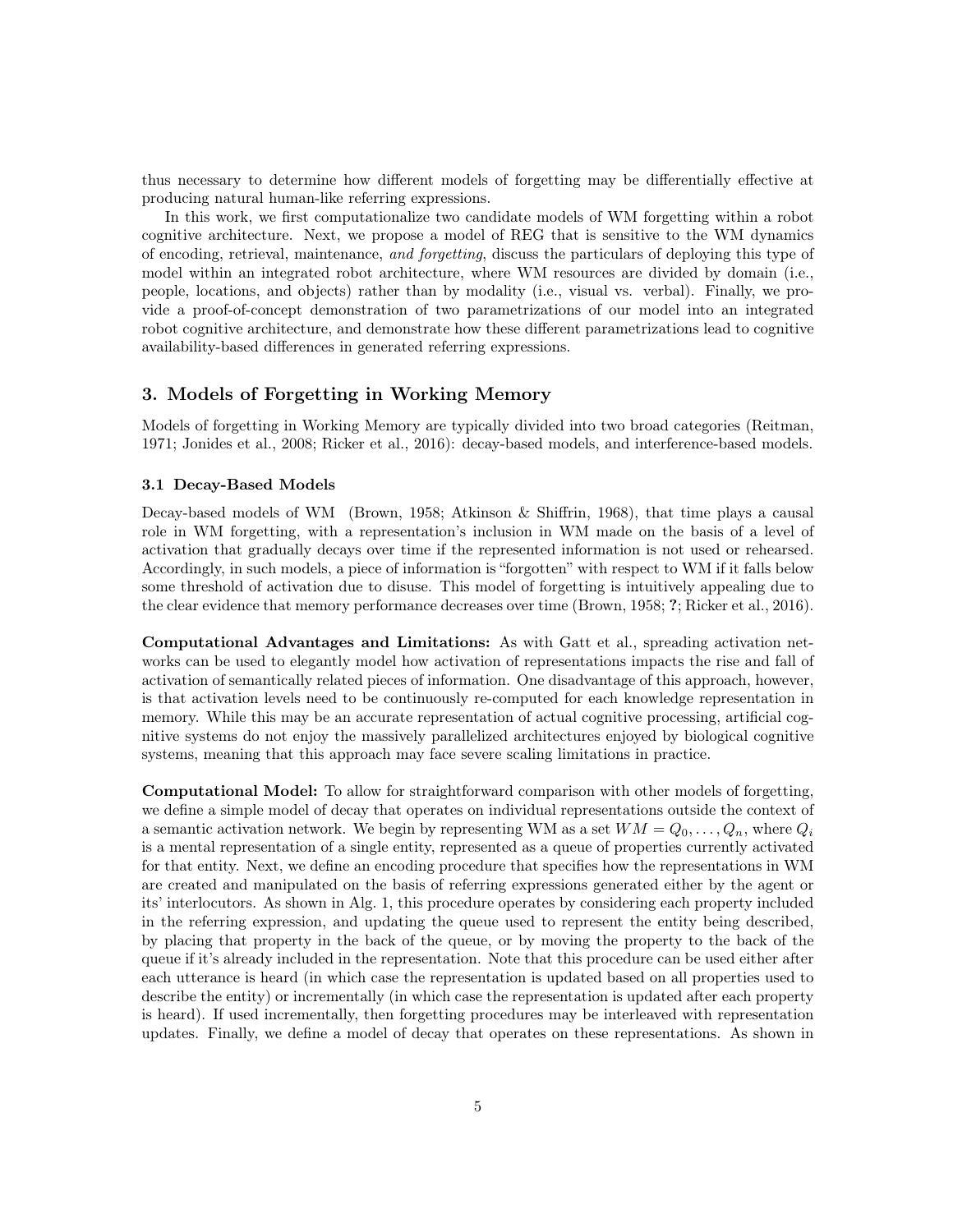Alg. 2, this procedure operates by removing the property at the front of queue Q at fixed intervals defined by decay parameter  $\delta$ .

| <b>Algorithm 1</b> Per-entity encoding model                                          |  |  |  |  |
|---------------------------------------------------------------------------------------|--|--|--|--|
| 1: procedure $\text{ENCODE}(R, P, Q)$                                                 |  |  |  |  |
| $R$ : the object being described<br>2:                                                |  |  |  |  |
| $P$ : the set of properties being used by the speaker or hearer to describe $R$<br>3: |  |  |  |  |
| $Q$ : set of per-entity property queues.<br>4:                                        |  |  |  |  |
| for all $p \in P$ do<br>5:                                                            |  |  |  |  |
| $Q[R] = Q[R] \setminus p$<br>6:                                                       |  |  |  |  |
| push(Q[R], p)<br>7:                                                                   |  |  |  |  |
| end for<br>8:                                                                         |  |  |  |  |
| 9: end procedure                                                                      |  |  |  |  |
|                                                                                       |  |  |  |  |
|                                                                                       |  |  |  |  |
| <b>Algorithm 2</b> Per-entity decay model.                                            |  |  |  |  |
| <b>procedure</b> PERIODICDECAY $(Q, \delta)$                                          |  |  |  |  |

| <b>procedure</b> PERIODICDECAY( $Q, 0$ ) |                                         |
|------------------------------------------|-----------------------------------------|
| $Q$ : the per-entity property queue      |                                         |
| $\delta$ : decay parameter               |                                         |
| repeat                                   | $\triangleright$ Every $\delta$ seconds |
| pop(Q)                                   |                                         |
| until $Q = \emptyset$                    |                                         |
| end procedure                            |                                         |
|                                          |                                         |

#### 3.2 Interference-Based Models

In contrast, interference-based models (Waugh & Norman, 1965) argue that WM is a fixed-size buffer in which a piece of information is "forgotten" with respect to WM if it is removed (due to, e.g., being the least recently used representation in WM memory) to make room for some new representation.

Interference-Based Models have been popular for nearly as long as decay-based models (Keppel & Underwood, 1962) due to observations that the evidence used as evidence for "decay" can just as easily be used as evidence for forgetting due to intra-representational interference, as longer periods of time directly correlate with higher frequencies of interfering events (Lewandowsky & Oberauer, 2015; Oberauer & Lewandowsky, 2008), and because tasks with varying temporal lengths but consistent overall levels of interference have been shown to yield similar rates of forgetting, thus failing to support time-based decay (Oberauer & Lewandowsky, 2008). Recent work has trended towards interference-based accounts of forgetting, with a number of further debates and competing models opening up within this broad theoretical ground.

First, there is debate as to whether interference *alone* is sufficient to explain forgetting, or whether time-based decay still plays some role in conjunction with interference. Recent work suggests that in fact these two models may be differentially employed for different types of representations, with phonological representations forgotten due to interference and non-phonological representations forgotten due to a combination of interference and time-based decay (Ricker et al., 2016).

Second, within interference-based models, there exist competing models based on reasons for displacement. In particular, while theories of pure displacement (Waugh & Norman, 1965) posit that incoming representations replace maintained representations on the basis of frequency or recency of use, or on the basis of random chance (similar to caching strategies from computing systems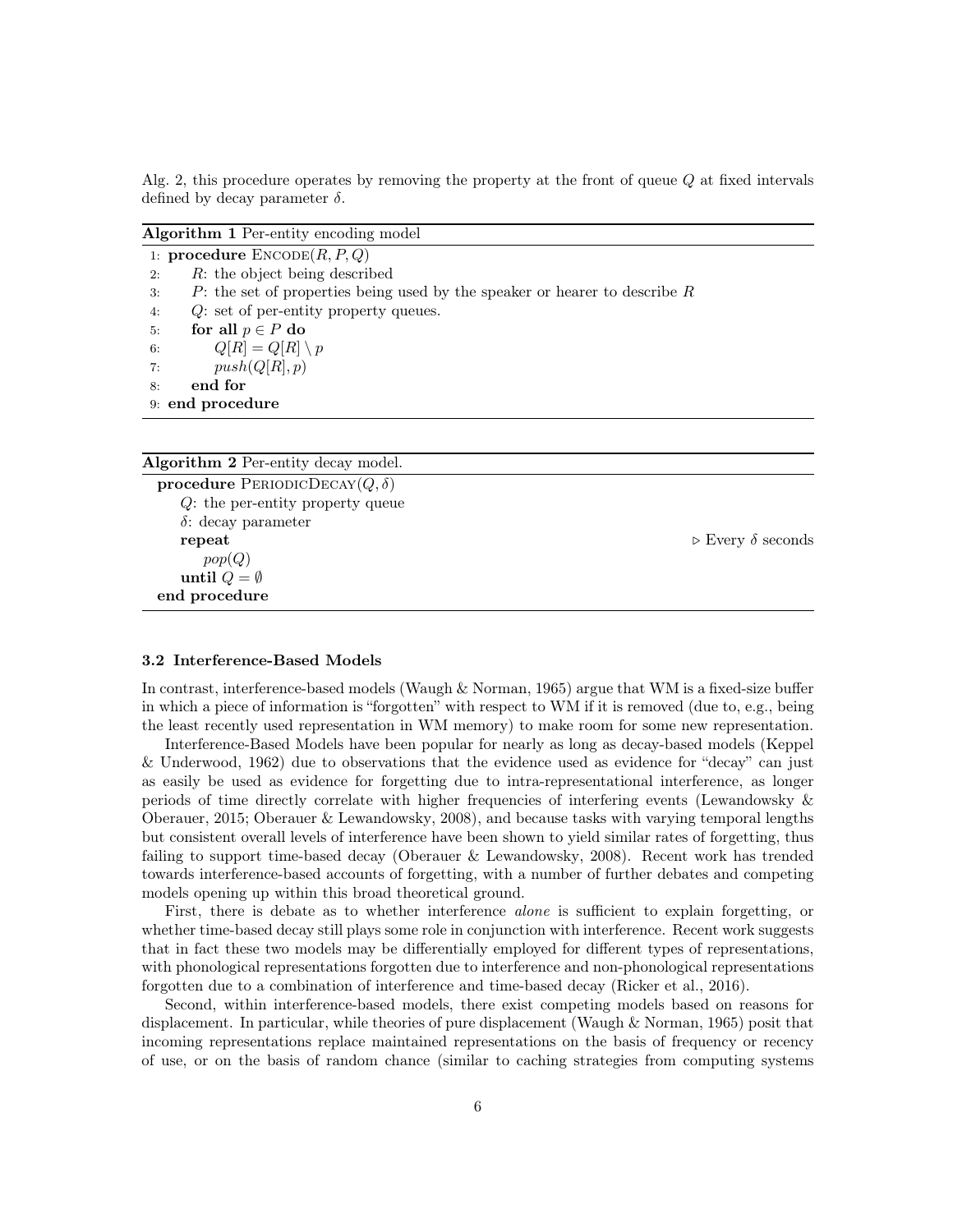research (Press et al., 2014)), theories of retroactive interference instead posit that replacements are made on the basis of semantic similarity, with representations "forgotten" if they are too similar to incoming representations (Wickelgren, 1965; Lewis, 1996).

Third, within both varieties of interference-based models, there has been recent debate on the structure and organization of the capacity-limited medium of WM. Ma et al. (2014) contrasts four such models: (1) slot models, in which a fixed number of slots are available for storing coherent representations (Miller, 1956; Cowan, 2001); (2) resource models, in which a fixed amount of representational medium can be shared between an unbounded number of representations (with storage of additional features in one representation resulting in fewer feature-representing medium being available for other representations) (Wilken & Ma, 2004); (3) discrete-representation models, in which a fixed number of feature "quanta" are available to distribute across representations (Zhang & Luck, 2008); and (4) variable-precision models, in which working memory precision is statistically distributed (Fougnie et al., 2012).

Computational Advantages and Limitations: One advantage of interference-based models for artificial cognitive agents is decreased computational expense, as only a fixed number of entities or features must be maintained in WM, and WM need not be updated at continuous intervals if no new stimuli are processed. Rather, WM only needs to be updated when (1) new representations are encoded into WM, or (2) existing representations are manipulated. Another advantage of this approach is its conceptual alignment with the process of caching from computer science, which means that caching mechanisms from computing systems research, such as *least-recently-used* and least-frequently-used caching policies, can be straightforwardly leveraged, with prior work providing substantial information about their theoretical properties and guarantees. In fact, recent work has explored precisely how caching strategies from computer science can be used for this purpose (Press et al., 2014)). Within the interference-based family of models, slot-based and discrete-representation models are likely the most easy to computationalize due to the ephemeral and undiscretized nature of "representational medium."

Computational Model: To model interference-based forgetting, we use the same WM representation and encoding procedure as used to model decay-based forgetting, and propose a new model designed specifically for robotic knowledge representation. This model can be characterized as a per-entity discrete-representation displacement model. As shown in Alg. 3, this procedure operates by removing properties at the front of queue  $Q$  whenever the size of  $Q$  is greater than some size limitation imposed by parameter  $\alpha$ . This model is characterized as discrete-representation because resource limitations are imposed at the level of discrete features rather than holistic representations. It is characterized as a displacement model because features are replaced on the basis of a Least-Recently Used (LRU) caching strategy (Knuth, 1997) rather than on the basis of semantic similarity, due to the pragmatic difficulty of assessing the similarity of different categories of properties without mandating the use of architectural features such as well-specified conceptual ontologies (cp. Tenorth & Beetz, 2009; Lemaignan et al., 2010), which may not be available in all robot architectures. This model is characterized as per-entity because resource limitations are imposed locally (i.e., for each entity) rather than globally (i.e., shared across all entities). While this is obviously not a cognitively plausible characteristic, it was selected, as a starting point, to reduce the need for coordination across architectural components and to facilitate improved performance (as entity representations need not compete with each other). However, if desired, it would be straightforward to extend this approach to allow for imposition of global resource constraints.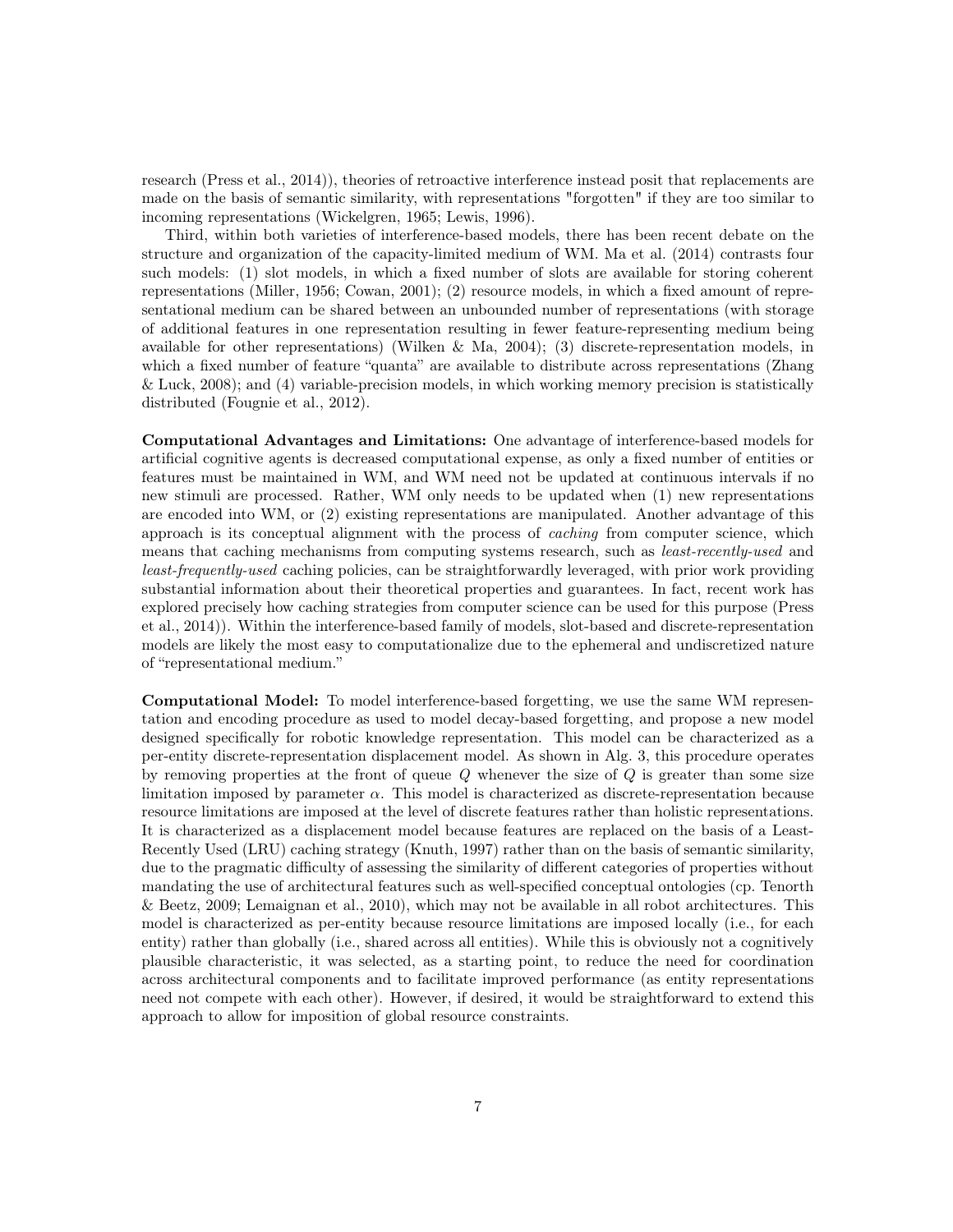| Algorithm 3 Per-entity discrete representation displacement model. |  |
|--------------------------------------------------------------------|--|
| procedure DISPLACEMENT $(Q, \alpha)$                               |  |
| $Q$ : the per-entity property queue                                |  |
| $\alpha$ : maximum buffer size                                     |  |
| loop                                                               |  |
| if $ Q  > \alpha$ then                                             |  |
| pop(Q)                                                             |  |
| end if                                                             |  |
| end loop                                                           |  |
| end procedure                                                      |  |

# 4. Models of Working Memory in Integrated Robot Architectures

Memory modeling has long been a core component of cognitive architectures, due to its central role in cognition (Baxter et al., 2011). The relative attention paid to WM has, however, varied widely between cognitive architectures. ARCADIA, for example, has placed far more emphasis on attention than on memory (Bridewell & Bello, 2016). While ARCADIA does include a visual short term memory component, it is treated as a "potentially infinite storehouse," with consideration of resource constraints left to future work (Bridewell & Bello, 2016).

ACT-R and Soar, in contrast, do place larger emphases on WM. ACT-R did not originally have explicit WM buffers, instead implicitly representing WM as the subset of LTM with activation above some particular level (Anderson et al., 1996), with "forgetting" thus modeled through activation decay (cp. Cowan, 2001). In more recent incarnations of ACT-R, a very small short-term buffer is maintained, with contents retrieved from LTM on the basis of both base-level activation (on the basis of recency and frequency) and informative cues. Similarly, Soar Laird (2012) has long emphasized the role of WM, due to its central focus on problem solving through continuous manipulation of WM (Rosenbloom et al., 1991). And while Soar did not initially represent WM resource limitations (Young & Lewis, 1999), it has also by now long included decay-based mechanisms on at least a subset of WM contents (Chong, 2003; Nuxoll et al., 2004), as well as base-activation and cue-based retrieval methods such as those mentioned above Jones et al. (2016). While the models may be intended primarily as models of human cognition, flaws and all, rather than as systems for enabling effective task performance through whatever means necessary regardless of cognitive plausibility, a significant body of work has well demonstrated the utility of these architectures for cognitive robotics (Laird et al., 2012, 2017; Kurup & Lebiere, 2012) and human-robot interaction Trafton et al. (2013).

There has also been significant work in robotics seeking to use insights from psychological research on WM to better inform the design of select components of larger robot cognitive architectures that do not necessarily aspire towards cognitive plausibility. For example, a diverse body of researchers has collaborated on the development and use of the WM Toolkit (Phillips & Noelle, 2005; Gordon & Hall, 2006; Kawamura et al., 2008; Persiani et al., 2018); a software toolkit that maintains pointers to a fixed number of chunks containing arbitrary information. At each timestep, this toolkit proposes a new set of chunks, and then uses neural networks to select a subset of these chunks to retain. This model has been primarily used for enabling cognitive control, in which the link between robot perception and action is modulated by a learned memory management policy.

Models of WM have also been leveraged within the field of Human-Robot Interaction. Broz et al. (2012), for example, specifically model the episodic buffer sub-component of WM (Baddeley, 2000). Baxter et al. (2013) leverages models of WM to better enable non-linguistic social interaction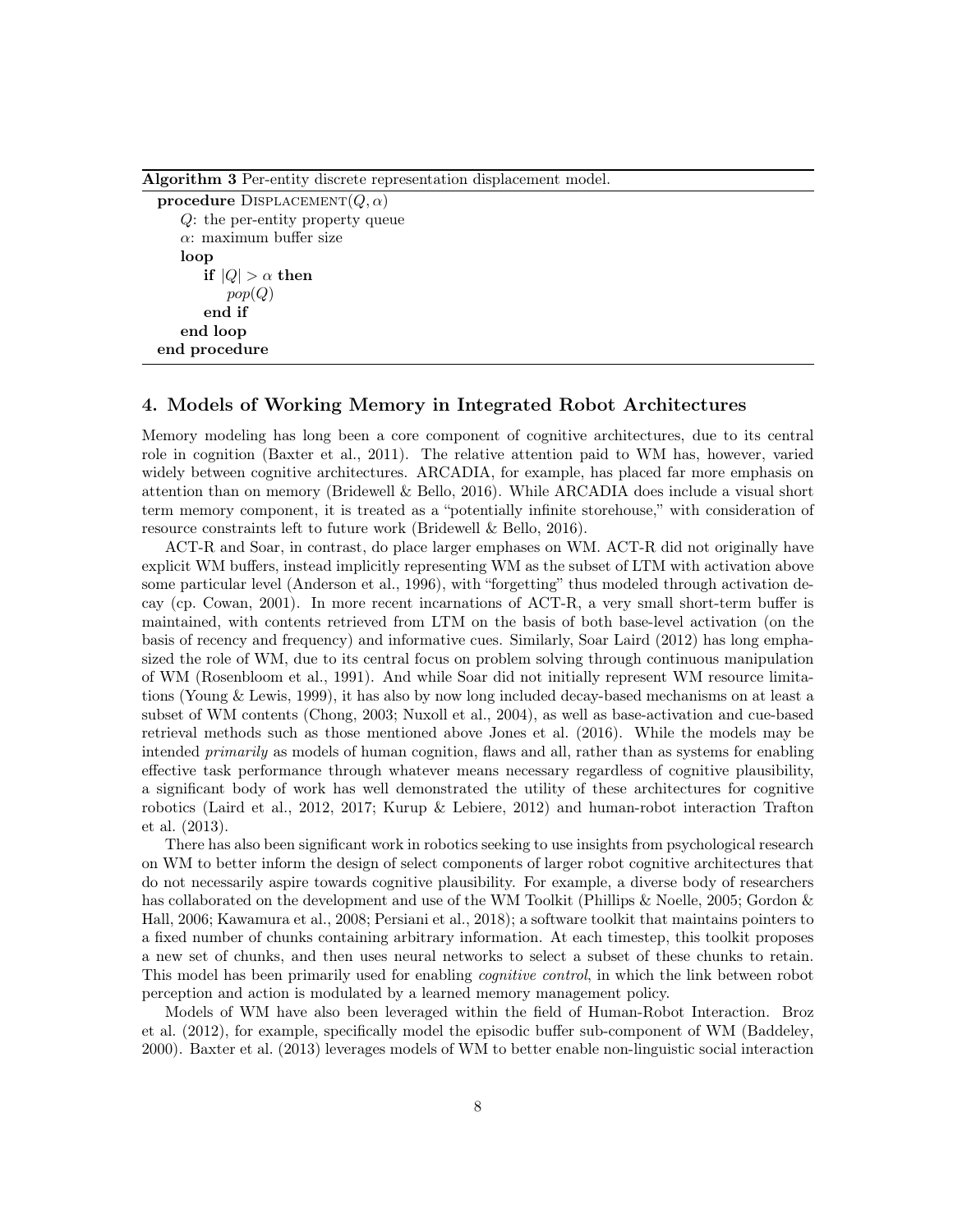through alignment, similar to our approach in this work. Researchers have also leveraged models of WM to facilitate communication. For example, Hawes et al. (2007) leverage a model of WM within the CoSy architecture, with concessions made to accommodate the realistic needs of integrated robot architectures, in which specialized representations are stored and manipulated within distributed, parallelized, domain-specific components (see also Williams & Scheutz, 2016). Similarly, in our own work within the DIARC architecture (Scheutz et al., 2019), we have demonstrated (as we will further discuss in this paper) the use of distributed WM buffers associated with such architectural components (Williams et al., 2018b), as well as hierarchical models of common ground (Williams & Scheutz, 2019) jointly inspired by models of WM (e.g. Cowan, 2001) and models of givenness from natural language pragmatics (e.g. Gundel et al., 1993). In the next section we propose a new architecture that builds on this previous work of ours to allow for flexible selection (and comparison between) between different models of forgetting.

## 5. Proposed Architecture

Our forgetting models were integrated into the Distributed, Integrated, Affect, Reflection, Cognition (DIARC) Robot Cognitive architecture: a component-based architecture designed with a focus on robust spoken language understanding and generation (Scheutz et al., 2019). DIARC's Mnemonic and Linguistic components integrate via a *consultant framework* in which different architectural components (e.g., vision, mapping, social cognition) serve as heterogeneous knowledge sources that comprise a distributed model of Long Term Memory (Williams, 2017; Williams & Scheutz, 2016).

These consultants are used by DIARC's natural language pipeline for the purposes of reference resolution and REG. In recent work we have extended this framework to produce a new Short-Term Memory Augmented consultant framework in which consultants additionally maintain, for some subset of the entities for which they are responsible, a short term memory buffer of properties that have recently been used by interlocutors to refer to those entities. In this work, we build upon that STM (Short Term Memory)-Augmented Consultant Framework through the introduction of a new architectural component, the WM Manager, which is responsible for implementing the two forgetting strategies introduced in the previous section.

Our model aligns with two key psychological insights. First, converging evidence from different communities suggests that humans have different resource limitations for different types of information (Wickens, 2008), due to either decreased interference between disparate representations (Oberauer et al., 2012) or the use of independent domain-specific resource pools (Baddeley, 1992; Logie & Logie, 1995). Our approach takes a robot-oriented perspective on this second hypothesis, with our use of the WM-Augmented consultant framework resulting in independent resource pools maintained for different types of entities (e.g., objects vs. locations vs. people) rather than for different modalities (e.g., visual vs. auditory) or different codes of processing (e.g., spatial vs. verbal).

Second, while early models of WM suggested that WM resource limitations are bounded to a limited number of chunks (Miller, 1956), more recent models instead suggest that the size of WM is affected by the complexity of those chunks (Mathy & Feldman, 2012), and that maintaining multiple features of a single entity may detract from the total number of maintainable entities, and accordingly, the number of features maintainable for other entities (Alvarez & Cavanagh, 2004; Oberauer et al., 2016; Taylor et al., 2017). Our approach, again, takes a robot-oriented perspective on these models, maintaining WM resources at the feature-level rather than entity-level, while enabling additional flexibility that may not be reflected in human cognition. Specifically, instead of enforcing global resource limits, we allow for flexible selection between decay-based and interference-based (i.e., resource-limited) memory management models, as well as for simultaneous employment of both models, in order to model joint impacts of interference and decay as discussed by Ricker et al.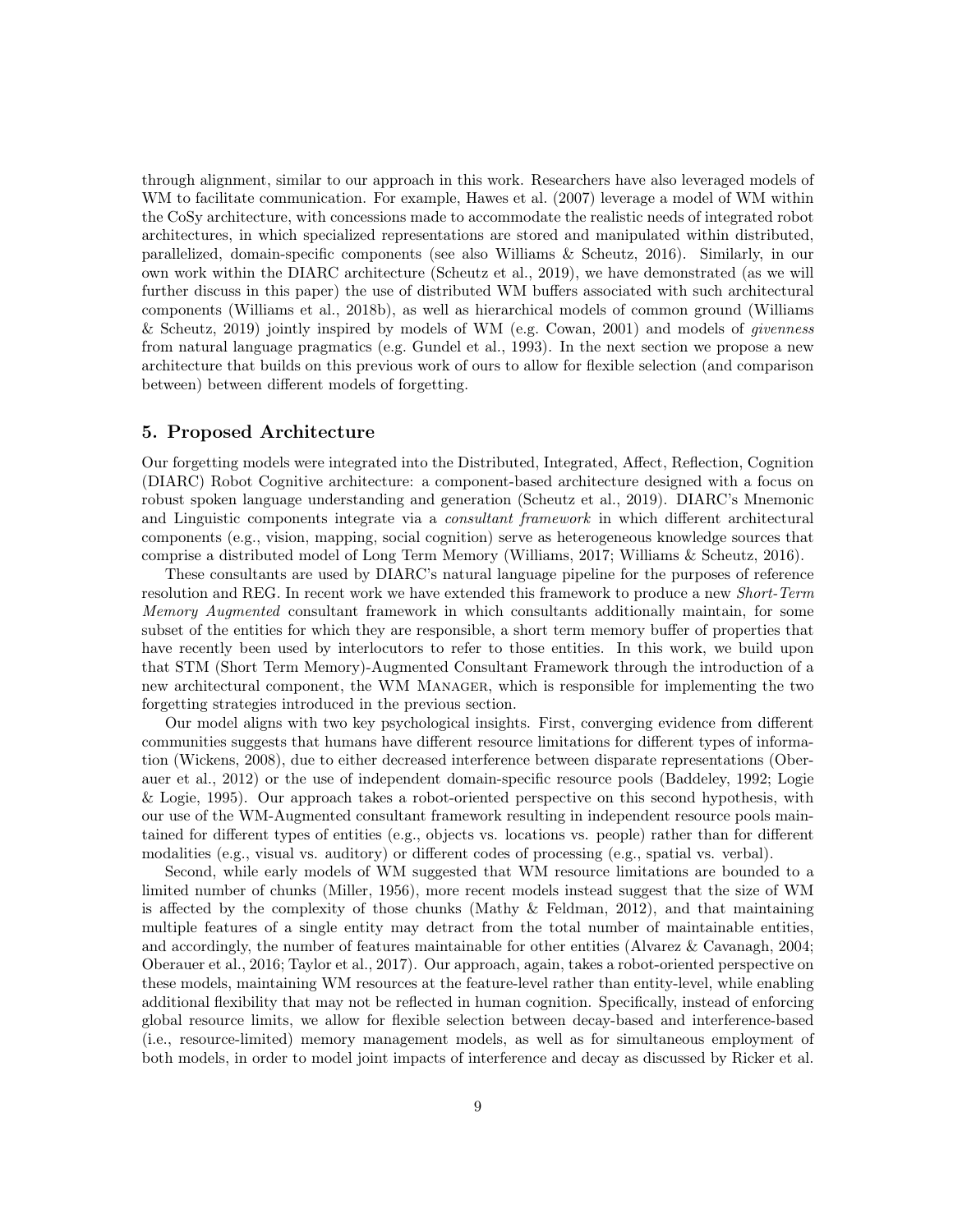

Figure 1. Architecture Diagram

(2016). Moreover, while we currently focus on local (per-entity) feature-based resource limitations, our system is designed to allow for global resource limitations (cp. Just & Carpenter, 1992; Ma et al., 2014) in future work, due to our use of a global WM Manager Component.

Using this architecture, our different forgetting models can differentially affect REG without any direct interaction with the REG process. Rather, the WM Manager simply interfaces with the WM buffers maintained by each distributed consultant, which then implicitly impacts the properties available to the SD-PIA algorithm that we use for REG. This algorithm takes a lazy approach to REG in which the speaker initially attempts to rely only on the properties that are currently cached in WM, and only if this is insufficient to distinguish the target from distractors does the speaker retrieve additional properties from long-term memory.

Incorporating the WM MANAGER into DIARC yields the configuration shown in Fig. 1. When a teammate speaks to a robot running this configuration, text is recognized and then semantically parsed by the TLDL Parser (Scheutz et al., 2017), after which intention inference is performed by the Pragmatic Understanding Component (Williams et al., 2015), whose results are provided to the Reference Resolution module of the Referential Executive (REX), which leverages the GROWLER algorithm (Williams et al., 2018a) (see also (Williams et al., 2016; Williams & Scheutz, 2019)), which searches through Givenness Hierarchy (GH) (Gundel et al., 1993) informed data structures (Focus, Activated, Familiar) representing a hierarchically organized cache of relevant entity representations. This is important to highlight due to its relation to the WM buffers described in this work. While the WM buffers described in this work serve as a model of the robot's own WM, the Referential Executive's data structures can instead be viewed as either second-order theory-of-mind data structures or as a form of hierarchical common ground.

When particular entities are mentioned by the robot's interlocutor or by the robot itself, pointers to the full representations for these entities (located in the robot's distributed long-term memory) are placed into the Referential Executive's GH-informed data structures, and the properties used to describe them are placed into the robot's distributed WM buffers. In addition, properties are placed into WM whenever the robot affirms that those properties hold through an LTM query. Critically, this can happen when considering other entities. For example, if property  $P$  is used during reference resolution, then P will be placed into WM for any distractors for which P is affirmed to hold, before being ruled out for other reasons. Similarly, if  $R$  is the target referent during REG, and if property P holds for R and is considered for inclusion in the generated RE, then for any distractors for which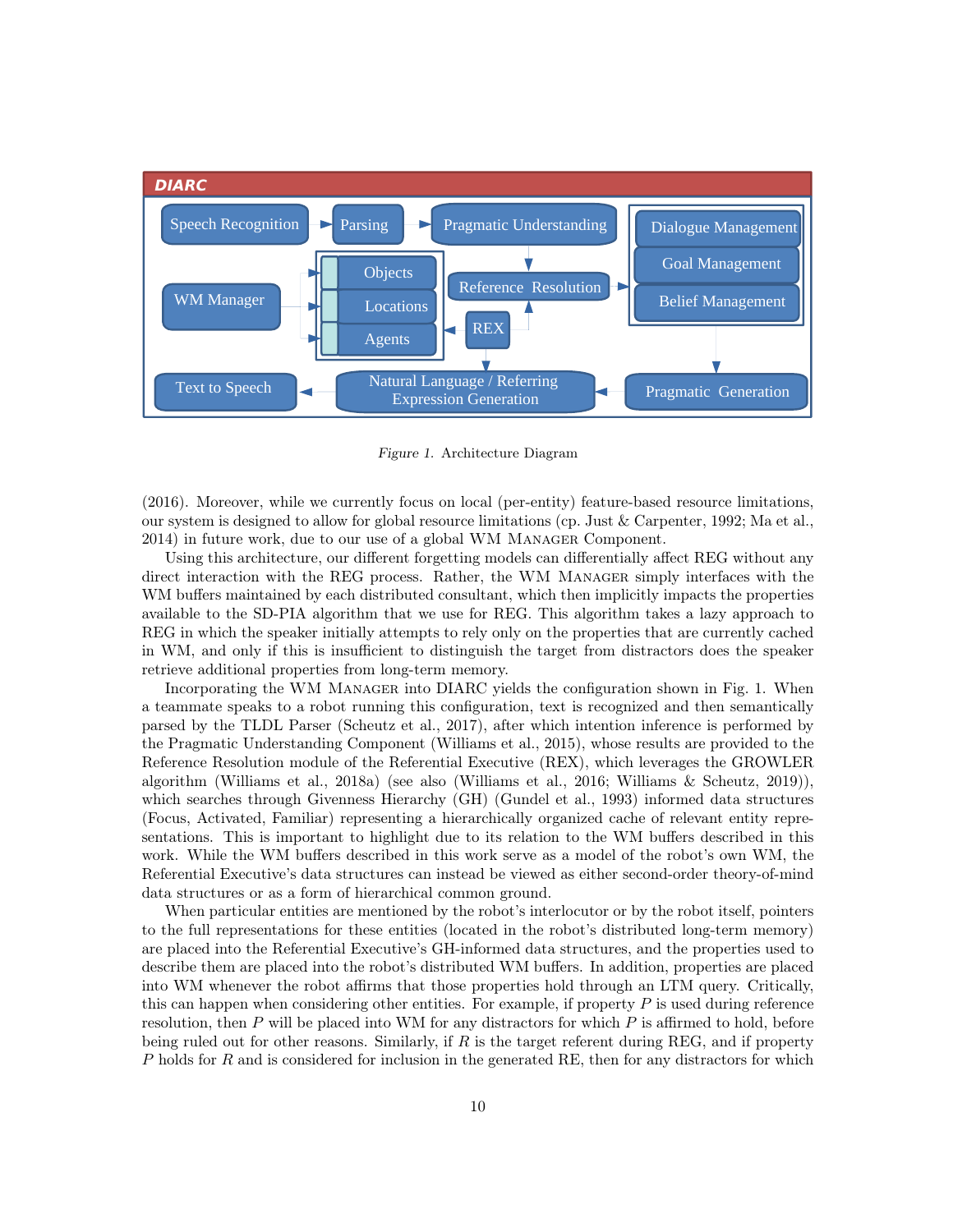$P$  also holds,  $P$  will be added to those distractors' WM buffers at the point where it is affirmed that P cannot be used to rule out those distractors because it holds for them as well. Once Reference Resolution is completed, if the robot decides to respond to the human utterance, it does so through a process that is largely the inverse of language understanding, including a dedicated REG module, which uses the properties cached in WM, along with properties retrievable from Long-Term Memory, to translate this intention into text (Williams & Scheutz, 2017; Williams et al., 2018b).

| Turn           | Human's Turn   |                               | Robot's Turn |                 |                 |                 |
|----------------|----------------|-------------------------------|--------------|-----------------|-----------------|-----------------|
|                | Face           | Description                   | Face         | Description     |                 |                 |
|                |                |                               |              | Decay           | Interference    | No WM           |
|                |                | $H_L, G_M, C_L, G_Y$          |              | $H_L, C_L, G_Y$ | $H_L, C_L, G_Y$ | $H_L, C_L, G_Y$ |
| $\mathcal{D}$  | $\overline{2}$ | $G_F, G_Y$                    | 5            | $H_D, G_M$      | $H_D, G_M$      | $H_D, G_M$      |
| 3              | 3              | $G_F, C_H, G_N$               | 2            | $G_F, G_Y$      | $G_F, G_Y$      | $G_F, G_Y$      |
| $\overline{4}$ | $\overline{4}$ | $H_L$ , $H_S$ , $C_L$ , $G_N$ |              | $H_S, C_L, G_Y$ | $H_L, C_L, G_Y$ | $H_L, C_L, G_Y$ |
| 5              | 5              | $H_D, H_S, C_T, G_M$          | 3            | $G_F, C_H$      | $G_F, G_H$      | $G_F, C_H$      |
| 6              | 6              | $H_S, C_H, G_Y$               |              | $C_L, G_Y$      | $H_S, C_L, G_Y$ | $H_L, C_L, G_Y$ |

# 6. Experimental Setup and Results

Table 1. 6 Face Case Study. Column contents denote properties used to describe target under each forgetting model, listed in the conssitent order below for easy comparison rather than in order selected. Properties:  $H_L = \text{LIGHT-HAIR}(\text{X}), H_D = \text{DARK-HAIR}(\text{X}), H_S = \text{SHORT-HAIR}(\text{X}), G_M = \text{MALE}(\text{X}), G_F = \text{FEMALE}(\text{X}),$  $C_T = \text{\texttt{T-SHIRT}}(X), C_L = \text{\texttt{LAB-COAT}}(X), C_H = \text{\texttt{HOODIE}}(X), G_Y = \text{\texttt{GLASSES}}(X), G_N = \text{\texttt{NO-GLASSES}}(X).$ 

We analyzed the proposed architecture by assessing two claims: (1) The proposed architecture demonstrates interactive alignment effects purely through WM dynamics; and (2) the proposed architecture demonstrates different referring behaviors when different models of forgetting are selected. These claims were assessed within the context of a "Guess Who"-style game in which partners take turns describing candidate referents (assigned from a set of 16 faces). On each player's turn, they are assigned a referent, and must describe that referent using a referring expression they believe will allow their interlocutor to successfully identify it (a process of REG). The other player must then process their interlocutor's referring expression and identify which candidate referent they believe to be their interlocutor's target (a process of Reference Resolution).

Ideally, we would have assessed our claims in a setting in which a robot played this reference game with a naive human subject. This proved to be impossible due to the COVID-19 global pandemic. Instead, we present a case study in which a series of three six-round reference games are played between robot agents and a single human agent. All three games followed the same predetermined order of candidate referents and used the same pre-determined human utterances. The robot's responses were generated autonomously, with the robot in each of the three games using a different model of forgetting. In the first game, the robot uses our decay-based model of forgetting with  $\delta = 10$ ; in the second game, the robot uses our interference-based model of forgetting with  $\alpha = 2$ ; in the third game, the robot did retain any properties in short-term memory at all.

The referring behavior under each model of forgetting is shown in Tab. 1. As shown in this table, the three examined models perform similarly in initial dialogue turns, but increasingly diverge over time. To help explain the observed differences in robot behavior, we examine specifically turn 6, in which the robot refers to Face 1 for the third time. This face could ostensibly be referred to using four properties: LIGHT-HAIR(X), SHORT HAIR(X), LAB-COAT(X), and GLASSES(X).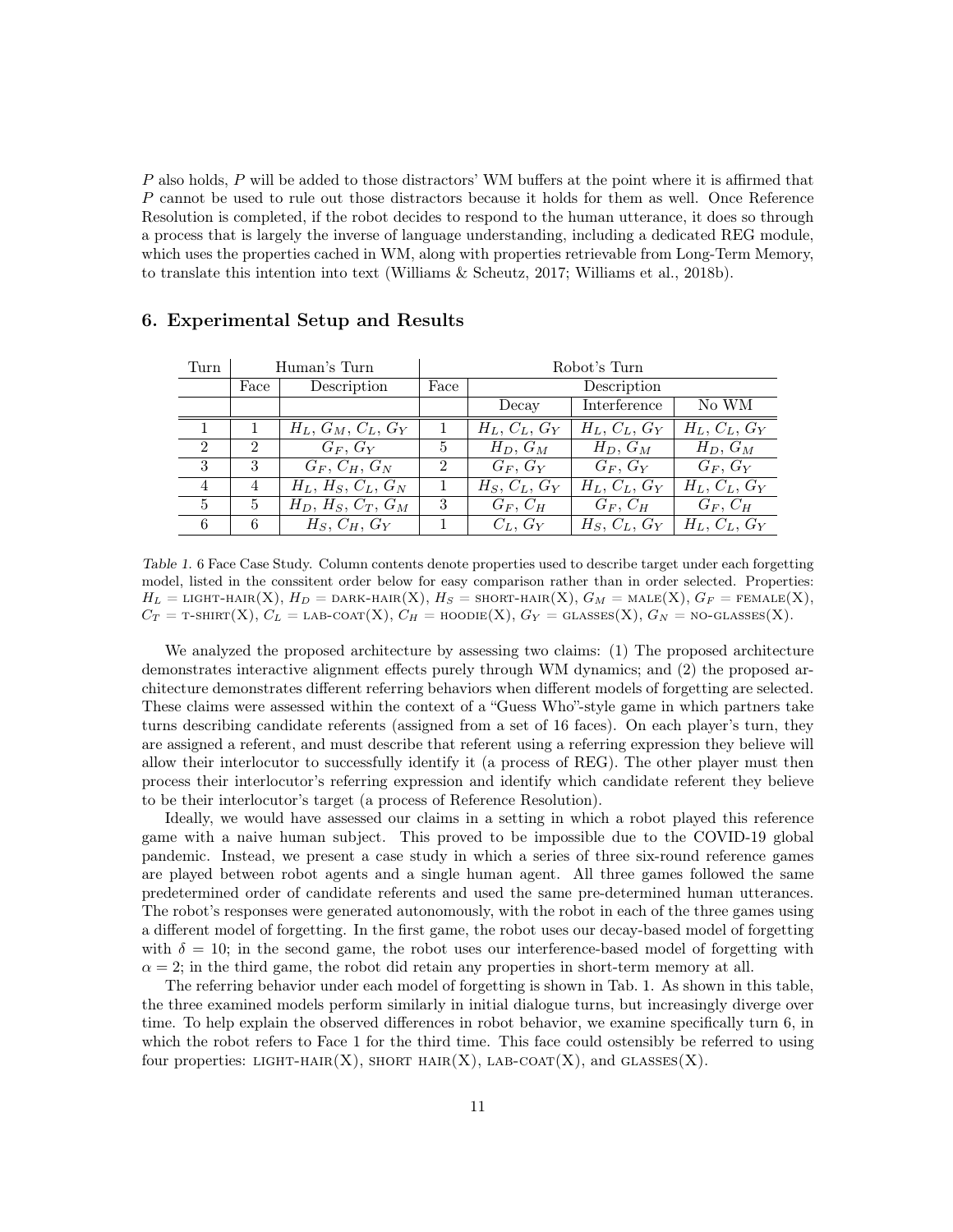The architectural configuration that did not maintain representations in WM (No WM) operated according to the DIST-PIA algorithm (Williams & Scheutz, 2017), which is a version of the Incremental Algorithm that is sensitive to uncertainty and that allows for distributed sources of knowledge. This algorithm first considers the highly preferred property LIGHT-HAIR $(X)$ , which is selected because it applies to Face 1 while ruling out distractors. Next, it considers  $SHORT-HAIR(X)$ , which it ignores because while it applies to Face 1, the faces with short hair are a subset of those with light hair, and thus  $\text{SHORT-HAIR}(X)$  is not additionally discriminative. Next, the algorithm considers  $LAB-COAT(X)$ , which it selects because it applies to Face 1 and rules out further distractors. Finally, to complete disambiguation, the algorithm considers and selects  $GLASSES(X)$ .

In contrast, the configuration that used the decay model had the following properties in WM:  ${LAB-COAT(X)}$ ,  $SHORT-HAIR(X)$ ,  $GLASSES(X)$  (ordered from least-recently used to most-recently used<sup>1</sup>). The algorithm starts by considering the properties stored in WM, beginning with LAB- $C\text{OAT}(X)$ , which is selected because it applies to Face 1 while ruling out distractors. Next, it considers  $SHORT-HAIR(X)$ , which is ignored because the set of entities with short hair is a subset of those wearing lab coats, and thus this is not additionally discriminative. Next, it considers  $GLASSES(X)$ , which it selects because it applies to Face 1 and rules out distractors. In fact, {LAB $coar(X)$ , GLASSES $(X)$  is fully discriminating for Face 1, so no further properties are needed.

Finally, the configuration that used the interference model had the following properties in WM:  $\{ \text{SHORT-HAIR}(X) \text{ GLASSES}(X) \}.$  This is easy to see as those properties were recently used in the Human's description of Face 6, and thus would have been considered for Face 1 when ruling it out during reference resolution. The algorithm thus starts by considering both of these properties, which are both selected because they apply to Face 1 and rule out distractors. However, because these are not sufficient for full disambiguation, the algorithm must also retrieve another property from LTM, i.e.,  $LAB-COAT(X)$ , which allows for completion of disambiguation.

The differences in behavior demonstrated in this simple example validate both our claims. First, the proposed architecture's ability to demonstrate interactive alignment effects purely through WM dynamics is demonstrated by the systems' tendency to re-use properties originating from its interlocutor. Second, this example clearly demonstrates that the proposed architecture demonstrates different referring behaviors when different models of forgetting are selected.

# 7. Conclusions and Future Work

We have presented a flexible set of forgetting mechanisms for integrated cognitive architectures, and conducted a preliminary, proof-of-concept demonstration of these mechanisms, showing that they lead to different referring expressions being generated due to differences in cognitive availability between different properties. The next step of our work will be to fully explore the implications of different parametrizations of each of our presented mechanism, as well as the combined use of these mechanisms, on REG, and whether the referring expressions generated under different parametrizations are comparatively more or less natural, human-like, or effective, which would present obvious benefits for interactive, intelligent robots. In addition, the perspective taken in this paper may also yield insights and benefits for cognitive science more broadly. Specifically, we argue that our perspective may suggest alternative interpretations of the role of cognitive load on attribute choice. In Goudbeek & Krahmer (2011)'s work building on Gatt et al. (2011)'s model, they suggest that when speakers are under high cognitive load, they rely less on previously primed attributes, and are thus more likely to rely on their stable preference orderings. Their explanation for this finding

<sup>1.</sup> Future work should consider other algorithmic configurations, such as having properties within WM considered in the reverse order, or according to the preference ordering specified by the target referent's consultant.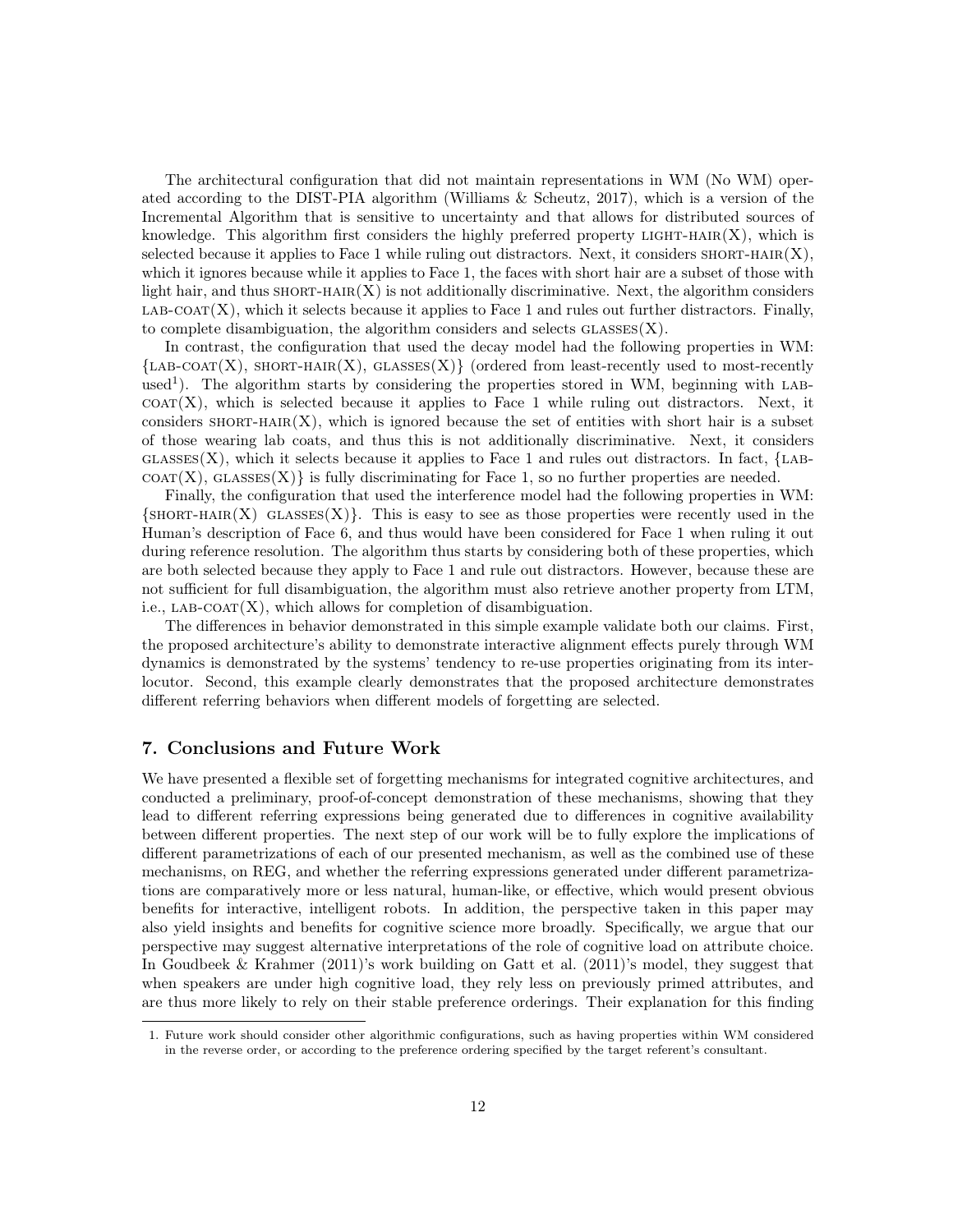is that a decrease in available WM capacity leads to an inability to retrieve dialogue context into WM. We suggest an alternative explanation: cognitive load leads to decreased priming not because priming-activated representations cannot be retrieved into WM, but because those representations are less likely to be in WM in the first place. An additional promising direction for future work will thus be to compare the ability of the model presented in this paper to those presented by Goudbeek & Krahmer (2011) with respect to modeling of REG under cognitive load.

# References

- Alvarez, G. A., & Cavanagh, P. (2004). The capacity of visual short-term memory is set both by visual information load and by number of objects. *Psychological science*,  $15$ ,  $106-111$ .
- Anderson, J. R., Reder, L. M., & Lebiere, C. (1996). Working memory: Activation limitations on retrieval. Cognitive psychology, 30, 221–256.
- Atkinson, R. C., & Shiffrin, R. M. (1968). Human memory: A proposed system and its control processes. Psychology of Learning and Motivation.
- Baddeley, A. (1992). Working memory. Science, 255 , 556–559.
- Baddeley, A. (2000). The episodic buffer: a new component of working memory? Trend. Coq. Sci.
- Bard, E. G., Anderson, A. H., Sotillo, C., Aylett, M., Doherty-Sneddon, G., & Newlands, A. (2000). Controlling the intelligibility of referring expressions in dialogue. Jour. Memory and Language.
- Bard, E. G., Aylett, M. P., Trueswell, J., & Tanenhaus, M. (2004). Referential form, word duration, and modeling the listener in spoken dialogue. Approaches to studying world-situated language use.
- Baxter, P. E., de Greeff, J., & Belpaeme, T. (2013). Cognitive architecture for human–robot interaction: Towards behavioural alignment. Biologically Inspired Cognitive Architectures , 6 , 30–39.
- Baxter, P. E., Wood, R., Morse, A., & Belpaeme, T. (2011). Memory-centred architectures: Perspectives on human-level cognitive competencies. 2011 AAAI Fall Symposium Series.
- Belke, E., & Meyer, A. S. (2002). Tracking the time course of multidimensional stimulus discrimination: Analyses of viewing patterns and processing times during "same"-"different "decisions. European Journal of Cognitive Psychology, 14 , 237–266.
- Brennan, S. E., & Clark, H. H. (1996). Conceptual pacts and lexical choice in conversation. Journal of Experimental Psychology: Learning, Memory, and Cognition, 22 .
- Bridewell, W., & Bello, P. (2016). A theory of attention for cognitive systems. Adv. Cognitive Sys..
- Brown, J. (1958). Some tests of the decay theory of immediate memory. Quarterly Journal of Experimental Psychology, 10, 12–21.
- Broz, F., Nehaniv, C. L., Kose-Bagci, H., & Dautenhahn, K. (2012). Interaction histories and short term memory: Enactive development of turn-taking behaviors in a childlike humanoid robot. arXiv preprint arXiv:1202.5600 .
- Chong, R. (2003). The addition of an activation and decay mechanism to the soar architecture. Proc. of the 5th Intl. Conf. on Cognitive Modeling (pp. 45–50).
- Clark, H. H., & Wilkes-Gibbs, D. (1986). Referring as a collaborative process. Cognition,  $22$ , 1–39.
- Cowan, N. (2001). The magical number 4 in short-term memory: A reconsideration of mental storage capacity. Behavioral and brain sciences, 24 , 87–114.
- Dale, R. (1989). Cooking up referring expressions. *Proc. Assoc. Computational Linguistics*.
- Dale, R. (1992). Generating referring expressions: Constructing descriptions in a domain of objects and processes.. The MIT Press.
- Dale, R., & Haddock, N. J. (1991). Generating referring expressions involving relations. Fifth Conference of the European Chapter of the Association for Computational Linguistics .
- Dale, R., & Reiter, E. (1995). Computational interpretations of the gricean maxims in the generation of referring expressions. Cognitive science, 19 , 233–263.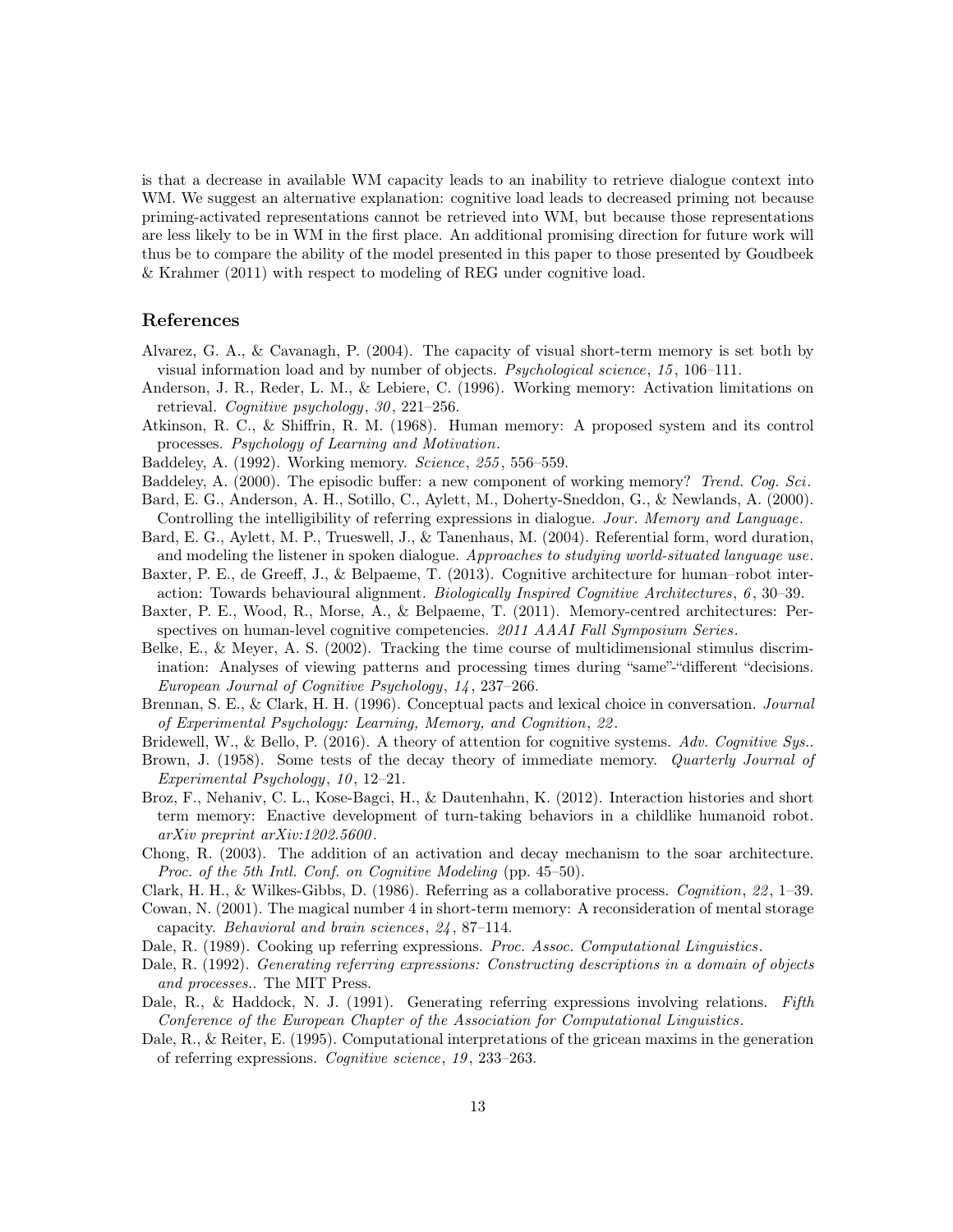- Engelhardt, P. E., Bailey, K. G., & Ferreira, F. (2006). Do speakers and listeners observe the gricean maxim of quantity? *Journal of Memory and Language*, 54, 554–573.
- Evans, J. S. B., & Stanovich, K. E. (2013). Dual-process theories of higher cognition: Advancing the debate. Perspectives on psychological science, 8, 223-241.
- Fougnie, D., Suchow, J. W., & Alvarez, G. A. (2012). Variability in the quality of visual working memory. Nature communications, 3, 1–8.
- Fukumura, K., & van Gompel, R. P. (2012). Producing pronouns and definite noun phrases: Do speakers use the addressee's discourse model? Cognitive Science, 36, 1289–1311.
- Gann, T. M., & Barr, D. J. (2014). Speaking from experience: Audience design as expert performance. Language, Cognition and Neuroscience, 29, 744–760.
- Gatt, A., Goudbeek, M., & Krahmer, E. (2011). Attribute preference and priming in reference production: Experimental evidence and computational modeling. Proc. CogSci.
- Gatt, A., & Krahmer, E. (2018). Survey of the state of the art in natural language generation: Core tasks, applications and evaluation. Journal of Artificial Intelligence Research, 61 , 65–170.
- Gatt, A., Van Der Sluis, I., & Van Deemter, K. (2007). Evaluating algorithms for the generation of referring expressions using a balanced corpus. Proc. Eur. WS on Natural Language Generation.
- Gordon, S., & Hall, J. (2006). System integration with working memory management for robotic behavior learning. Proc. 5th Int. Conf. Development and Learning. Citeseer.
- Goudbeek, M., & Krahmer, E. (2010). Preferences versus adaptation during referring expression generation. Proceedings of the ACL 2010 Conference Short Papers.
- Goudbeek, M., & Krahmer, E. (2011). Referring under load: Disentangling preference-based and alignment-based content selection processes in referring expression generation. Proc. PRE-Cogsci: Bridging the gap between computational, empirical and theoretical approaches to reference.
- Goudbeek, M., & Krahmer, E. (2012). Alignment in interactive reference production: Content planning, modifier ordering, and referential overspecification. Topics in Cognitive Science, 4 .
- Grice, H. P. (1975). Logic and conversation. In Speech acts, 41–58. Brill.
- Gundel, J., & Abbott, B. (2019). The oxford handbook of reference. Oxford University Press.
- Gundel, J. K., Hedberg, N., & Zacharski, R. (1993). Cognitive status and the form of referring expressions in discourse. Language, 69, 274-307.
- Hawes, N., Sloman, A., Wyatt, J., Zillich, M., Jacobsson, H., Kruijff, G.-J. M., Brenner, M., Berginc, G., & Skocaj, D. (2007). Towards an integrated robot with multiple cognitive functions. AAAI.
- Janarthanam, S., & Lemon, O. (2009). Learning lexical alignment policies for generating referring expressions for spoken dialogue systems. Proc. Eur. WS on natural language generation.
- Jones, S. J., Wandzel, A. R., & Laird, J. E. (2016). Efficient computation of spreading activation using lazy evaluation. Ann Arbor,  $1001$ ,  $48109-2121$ .
- Jonides, J., Lewis, R. L., Nee, D. E., Lustig, C. A., Berman, M. G., & Moore, K. S. (2008). The mind and brain of short-term memory. Annu. Rev. Psychol., 59 , 193–224.
- Just, M. A., & Carpenter, P. A. (1992). A capacity theory of comprehension: individual differences in working memory. *Psychological review*, 99, 122.
- Kahneman, D. (2011). Thinking, fast and slow. Macmillan.
- Kawamura, K., Gordon, S. M., Ratanaswasd, P., Erdemir, E., & Hall, J. F. (2008). Implementation of cognitive control for a humanoid robot. International Journal of Humanoid Robotics, 5 .
- Keppel, G., & Underwood, B. J. (1962). Proactive inhibition in short-term retention of single items. Journal of verbal learning and verbal behavior, 1, 153-161.
- Keysar, B., Barr, D. J., & Horton, W. S. (1998). The egocentric basis of language use: Insights from a processing approach. Current directions in psychological science.
- Knuth, D. E. (1997). The art of computer programming, volume 3. Pearson Education.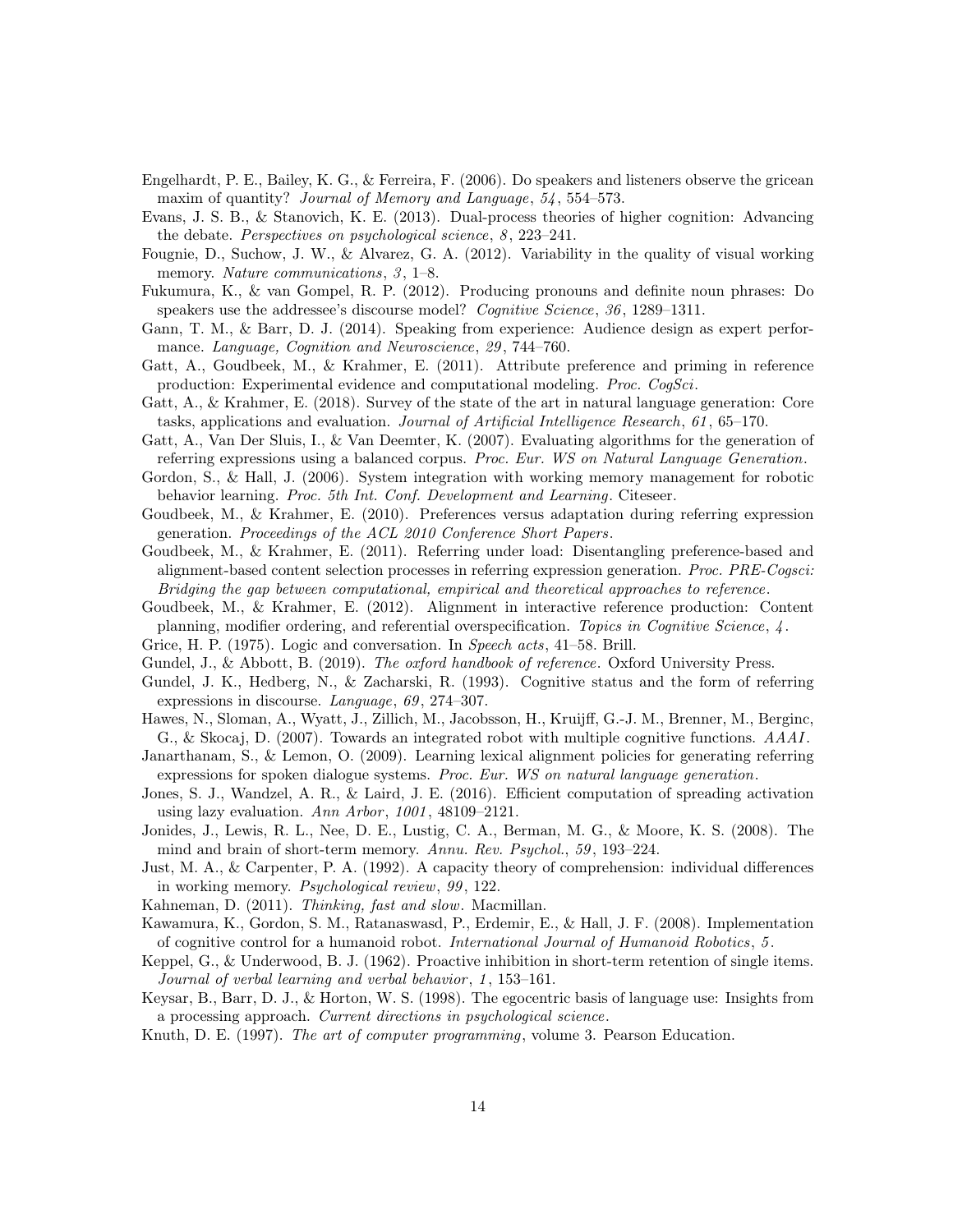- Koolen, R., Krahmer, E., & Theune, M. (2012). Learning preferences for referring expression generation: effects of domain, language and algorithm. Proc. INLG.
- Kurup, U., & Lebiere, C. (2012). What can cognitive architectures do for robotics? *Biologically* Inspired Cognitive Architectures, 2, 88–99.
- Laird, J. E. (2012). The soar cognitive architecture. MIT press.
- Laird, J. E., Kinkade, K. R., Mohan, S., & Xu, J. Z. (2012). Cognitive robotics using the Soar cognitive architecture. Workshops at the twenty-sixth AAAI conference on artificial intelligence.
- Laird, J. E., Lebiere, C., & Rosenbloom, P. S. (2017). A standard model of the mind: Toward a common computational framework across artificial intelligence, cognitive science, neuroscience, and robotics. AI Magazine, 38 , 13–26.
- Lemaignan, S., Ros, R., Mösenlechner, L., Alami, R., & Beetz, M. (2010). Oro, a knowledge management platform for cognitive architectures in robotics. Proc. IEEE/RSJ IROS.
- Lewandowsky, S., & Oberauer, K. (2015). Rehearsal in serial recall: An unworkable solution to the nonexistent problem of decay. *Psychological Review*, 122, 674.
- Lewis, R. L. (1996). Interference in short-term memory: The magical number two (or three) in sentence processing. Journal of psycholinguistic research, 25, 93–115.
- Logie, R. H., & Logie, R. (1995). Visuo-spatial working memory. Psychology Press.
- Ma, W. J., Husain, M., & Bays, P. M. (2014). Changing concepts of working memory. Nat. Neuro..
- Mathy, F., & Feldman, J. (2012). What's magic about magic numbers? chunking and data compression in short-term memory. Cognition, 122 , 346–362.
- Mavridis, N. (2015). A review of verbal and non-verbal human–robot interactive communication. Robotics and Autonomous Systems, 63 , 22–35.
- McCoy, K. F., & Strube, M. (1999). Generating anaphoric expressions: pronoun or definite description? The Relation of Discourse/Dialogue Structure and Reference.
- Miller, G. A. (1956). The magical number seven, plus or minus two: Some limits on our capacity for processing information. *Psychological review*, 63, 81.
- Nuxoll, A., Laird, J. E., & James, M. (2004). Comprehensive working memory activation in Soar. International Conference on Cognitive Modeling (pp. 226–230).
- Oberauer, K. (2009). Design for a working memory. Psychology of learning and motivation, 51.
- Oberauer, K., Farrell, S., Jarrold, C., & Lewandowsky, S. (2016). What limits working memory capacity? Psychological Bulletin, 142, 758.
- Oberauer, K., & Lewandowsky, S. (2008). Forgetting in immediate serial recall: Decay, temporal distinctiveness, or interference? *Psychological review*, 115, 544.
- Oberauer, K., Lewandowsky, S., Farrell, S., Jarrold, C., & Greaves, M. (2012). Modeling working memory: An interference model of complex span. Psychonomic bulletin  $\mathcal C$  review, 19, 779–819.
- Pal, P., Zhu, L., Golden-Lasher, A., Swaminathan, A., & Williams, T. (2020). Givenness hierarchy theoretic cognitive status filtering. Proc. CogSci.
- Persiani, M., Franchi, A. M., & Gini, G. (2018). A working memory model improves cognitive control in agents and robots. Cognitive Systems Research,  $51$ ,  $1$ –13.
- Phillips, J. L., & Noelle, D. C. (2005). A biologically inspired working memory framework for robots. Proc. Int'l Symp. on Robot and Human Interactive Communication, 2005..
- Pickering, M. J., & Garrod, S. (2004). Toward a mechanistic psychology of dialogue. Behavioral and brain sciences, 27 , 169–190.
- Poesio, M., Stevenson, R., Eugenio, B. D., & Hitzeman, J. (2004). Centering: A parametric theory and its instantiations. Computational linguistics, 30, 309-363.
- Press, A., Pacer, M., Griffiths, T., & Christian, B. (2014). Caching algorithms and rational models of memory. Proceedings of the Annual Meeting of the Cognitive Science Society.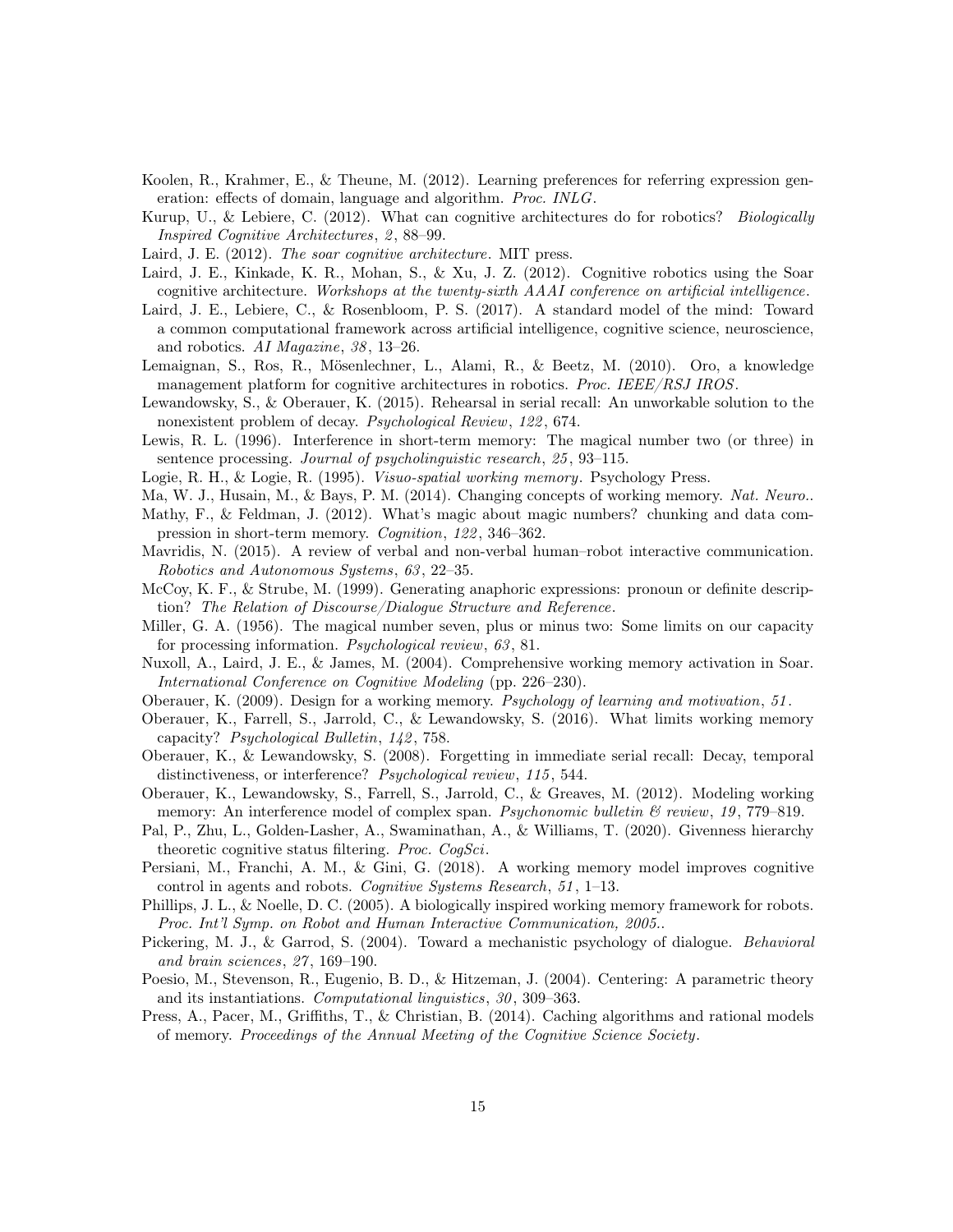- Reiter, E., & Dale, R. (1997). Building applied natural language generation systems. Natural Language Engineering, 3, 57–87.
- Reitman, J. S. (1971). Mechanisms of forgetting in short-term memory.
- Ricker, T. J., Vergauwe, E., & Cowan, N. (2016). Decay theory of immediate memory: From brown  $(1958)$  to today  $(2014)$ . The Quarterly Journal of Experimental Psychology, 69.
- Rosenbloom, P. S., Laird, J. E., Newell, A., & McCarl, R. (1991). A preliminary analysis of the soar architecture as a basis for general intelligence. Artificial Intelligence, 47 , 289–325.
- Scheutz, M., Krause, E., Oosterveld, B., Frasca, T., & Platt, R. (2017). Spoken instruction-based one-shot object and action learning in a cognitive robotic architecture. Proc. AAMAS.
- Scheutz, M., Williams, T., Krause, E., Oosterveld, B., Sarathy, V., & Frasca, T. (2019). An overview of the distributed integrated cognition affect and reflection DIARC architecture. In Cog. Arch.
- Shintel, H., & Keysar, B. (2007). You said it before and you'll say it again: Expectations of consistency in communication. Jour. Exp. Psych.: Learning, Memory, and Cognition, 33 .
- Sloman, S. A. (1996). The empirical case for two systems of reasoning. *Psych. bulletin, 119, 3.*
- Taylor, R., Thomson, H., Sutton, D., & Donkin, C. (2017). Does working memory have a single capacity limit? Journal of Memory and Language, 93 , 67–81.
- Tellex, S., Gopalan, N., Kress-Gazit, H., & Matuszek, C. (2020). Robots that use language. Annual Review of Control, Robotics, and Autonomous Systems, 3 .
- Tenorth, M., & Beetz, M. (2009). Knowrob—knowledge processing for autonomous personal robots. Proc. IEEE/RSJ International Conference on Intelligent Robots and Systems .
- Trafton, J. G., Hiatt, L. M., Harrison, A. M., Tamborello II, F. P., Khemlani, S. S., & Schultz, A. C.  $(2013)$ . ACT-R/E: An embodied cognitive architecture for human-robot interaction. *Journal of* Human-Robot Interaction, 2, 30–55.
- Van Deemter, K. (2016). Computational models of referring: a study in cognitive science. MIT.
- Vogels, J., Krahmer, E., & Maes, A. (2015). How cognitive load influences speakers' choice of referring expressions. Cognitive science, 39, 1396–1418.
- Waugh, N. C., & Norman, D. A. (1965). Primary memory. *Psychological review*, 72, 89.
- Wickelgren, W. A. (1965). Acoustic similarity and retroactive interference in short-term memory. Journal of Verbal Learning and Verbal Behavior,  $\lambda$ .
- Wickens, C. D. (2008). Multiple resources and mental workload. Human factors, 50, 449–455.
- Wilken, P., & Ma, W. J. (2004). A detection theory account of change detection. Journal of vision.
- Williams, T. (2017). A consultant framework for natural language processing in integrated robot architectures. IEEE Intelligent Informatics Bulletin.
- Williams, T., Acharya, S., Schreitter, S., & Scheutz, M. (2016). Situated open world reference resolution for human-robot dialogue. Proc. HRI.
- Williams, T., Briggs, G., Oosterveld, B., & Scheutz, M. (2015). Going beyond command-based instructions: Extending robotic natural language interaction capabilities. Proc. AAAI.
- Williams, T., Krause, E., Oosterveld, B., & Scheutz, M. (2018a). Towards givenness and relevancetheoretic open world reference resolution. RSS Workshop on Models and Representations for Natural Human-Robot Communication.
- Williams, T., & Scheutz, M. (2016). A framework for resolving open-world referential expressions in distributed heterogeneous knowledge bases. Proc. AAAI.
- Williams, T., & Scheutz, M. (2017). Referring expression generation under uncertainty: Algorithm and evaluation framework. Proc. 10th Int'l Conf. on Natural Language Generation (INLG).
- Williams, T., & Scheutz, M. (2019). Reference in robotics: A givenness hierarchy theoretic approach. In The oxford handbook of reference.
- Williams, T., Thielstrom, R., Krause, E., Oosterveld, B., & Scheutz, M. (2018b). Augmenting robot knowledge consultants with distributed short term memory. Proc. Int'l Conf. on Social Robotics.